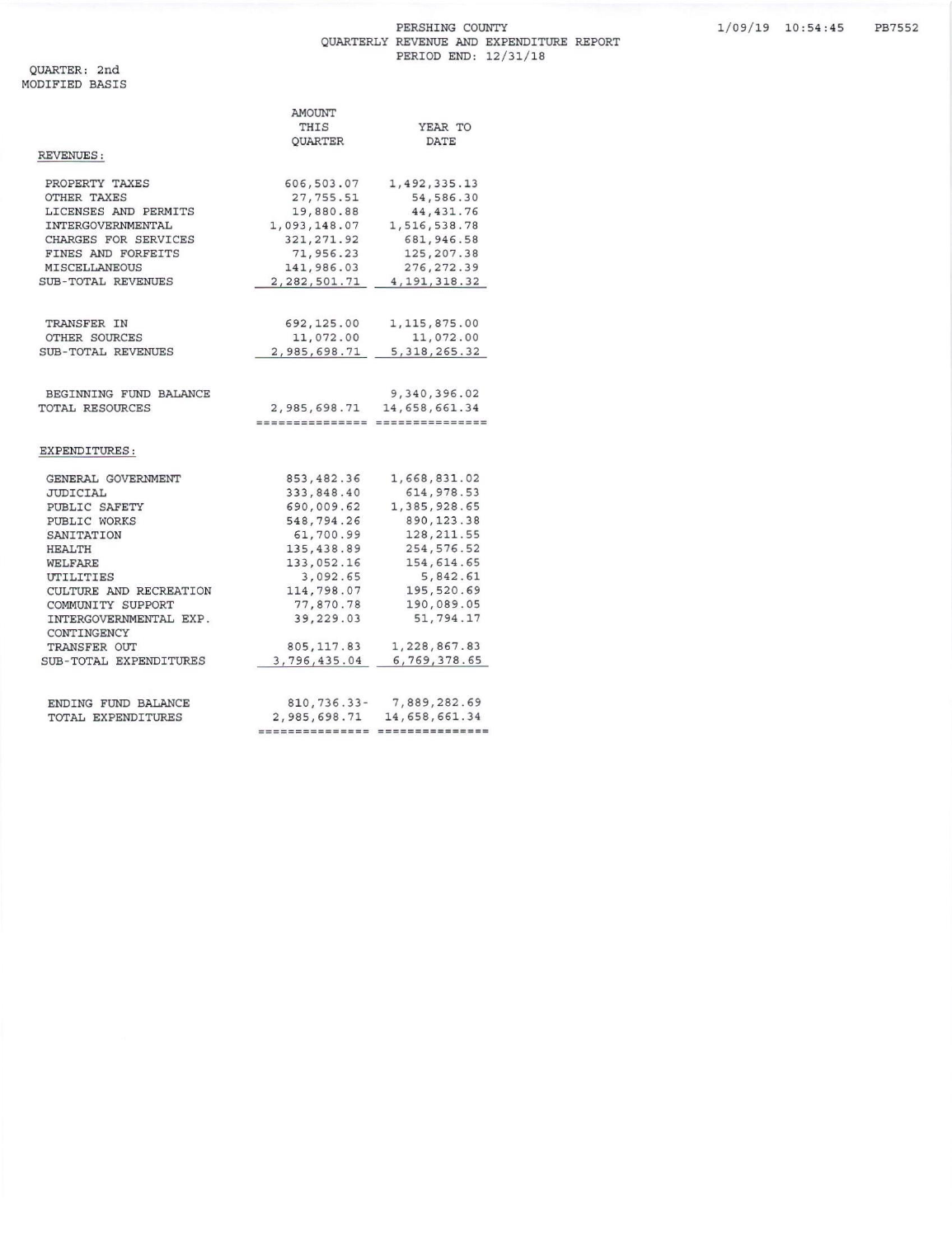|                        | <b>AMOUNT</b>    |                                                |
|------------------------|------------------|------------------------------------------------|
|                        | THIS             | YEAR TO                                        |
|                        | <b>OUARTER</b>   | <b>DATE</b>                                    |
| <b>REVENUES:</b>       |                  |                                                |
| INTERGOVERNMENTAL      | 415,853.11       | 540, 447.46                                    |
| CHARGES FOR SERVICES   | 5,452.00         | 10,600.00                                      |
| FINES AND FORFEITS     | 855.00           | 1,515.00                                       |
| MISCELLANEOUS          | 2,319.04         | 2.908.04                                       |
| SUB-TOTAL REVENUES     | 424, 479.15      | 555,470.50                                     |
|                        |                  |                                                |
| TRANSFER IN            | 112,992.83       | 112,992.83                                     |
| SUB-TOTAL REVENUES     | 537, 471.98      | 668, 463.33                                    |
| BEGINNING FUND BALANCE |                  | 457,046.56                                     |
| TOTAL RESOURCES        | 537, 471.98      | 1, 125, 509.89                                 |
|                        | ---------------- | ---------------                                |
| EXPENDITURES:          |                  |                                                |
| <b>JUDICIAL</b>        | 512,023.43       | 919,059.49                                     |
| SUB-TOTAL EXPENDITURES | 512,023.43       | 919,059.49                                     |
| ENDING FUND BALANCE    | 25, 448.55       | 206,450.40                                     |
| TOTAL EXPENDITURES     | 537, 471.98      | 1, 125, 509.89                                 |
|                        | --------------   | we see out out on the sea was out on the first |
|                        |                  |                                                |

PERSHING COUNTY QUARTERLY REVENUE AND EXPENDITURE REPORT PERIOD END: 12/31/18

QUARTER: 2nd MODIFIED BASIS

|                        | <b>AMOUNT</b>  |             |
|------------------------|----------------|-------------|
|                        | THIS           | YEAR TO     |
|                        | <b>OUARTER</b> | <b>DATE</b> |
| <b>REVENUES:</b>       |                |             |
| BEGINNING FUND BALANCE |                | 2,587.35    |
| TOTAL RESOURCES        |                | 2,587.35    |
|                        | --------       |             |
| EXPENDITURES:          |                |             |
| SUB-TOTAL EXPENDITURES |                |             |
|                        |                |             |

| ENDING FUND BALANCE | 2,587.35                                                                          |
|---------------------|-----------------------------------------------------------------------------------|
| TOTAL EXPENDITURES  | 2,587.35                                                                          |
|                     | seen sews man seen seas was that they could man really men could need a season of |

1/09/19 10:27:53 PB7552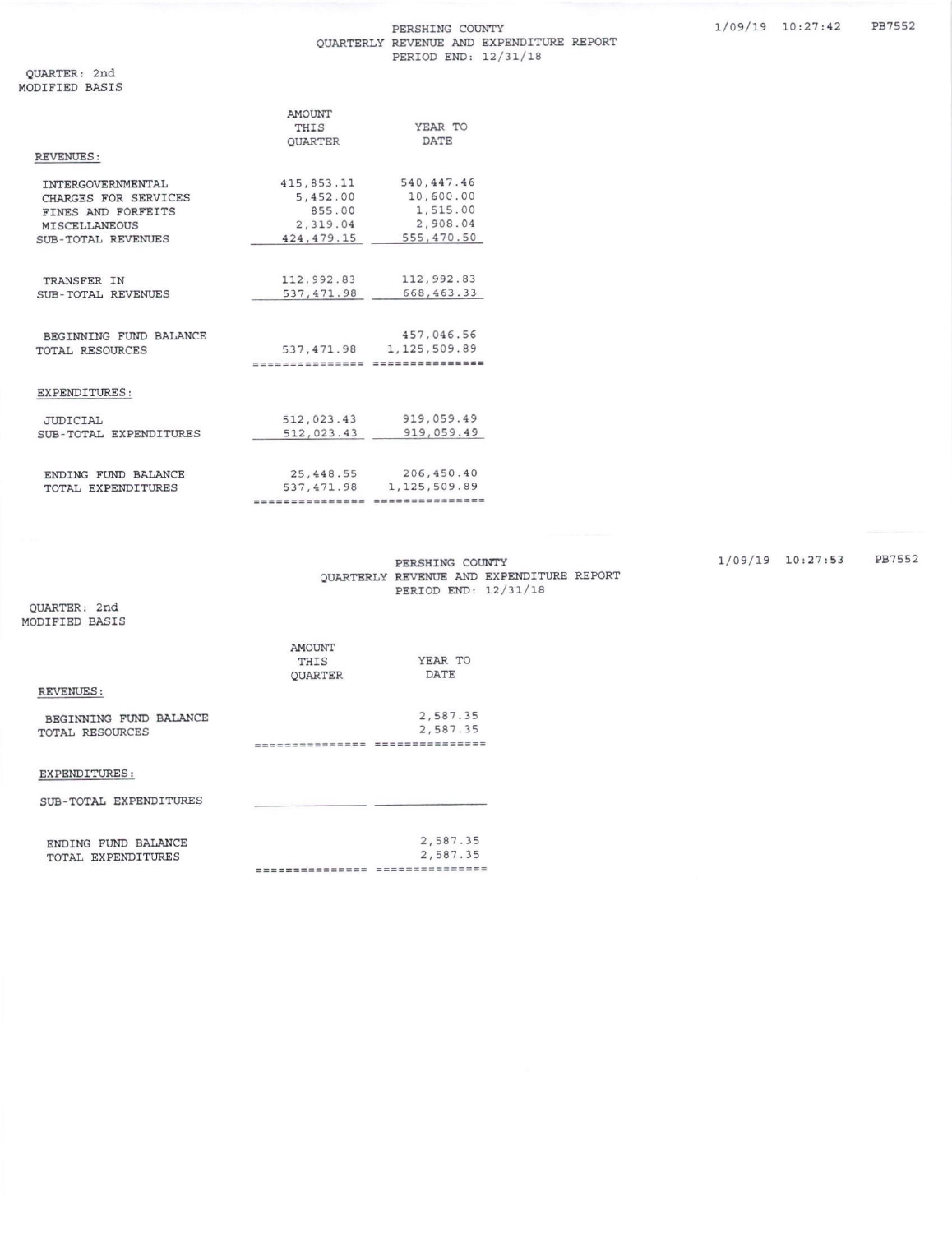## PERSHING COUNTY QUARTERLY REVENUE AND EXPENDITURE REPORT PERIOD END: 12/31/18

QUARTER: 2nd MODIFIED BASIS

|                                             | AMOUNT                            |                              |
|---------------------------------------------|-----------------------------------|------------------------------|
|                                             | THIS                              | YEAR TO                      |
| REVENUES:                                   | QUARTER                           | DATE                         |
| MISCELLANEOUS                               | 4,892.01                          | 8,252.27                     |
| SUB-TOTAL REVENUES                          | 4,892.01                          | 8, 252.27                    |
| BEGINNING FUND BALANCE<br>TOTAL RESOURCES   |                                   | 85, 271.84                   |
|                                             | 4,892.01<br>. = = = = = = = = = = | 93,524.11<br>=============== |
| EXPENDITURES:                               |                                   |                              |
| COMMUNITY SUPPORT<br>SUB-TOTAL EXPENDITURES | 1,726.22                          | 9,780.83                     |
|                                             | 1,726.22                          | 9,780.83                     |
| ENDING FUND BALANCE                         | 3, 165.79                         | 83, 743.28                   |
| TOTAL EXPENDITURES                          | 4,892.01                          | 93,524.11                    |
|                                             | musancacces                       | ===============              |

| OUARTER: 2nd<br>MODIFIED BASIS            |                           | PERSHING COUNTY<br>QUARTERLY REVENUE AND EXPENDITURE REPORT<br>PERIOD END: 12/31/18 |  |
|-------------------------------------------|---------------------------|-------------------------------------------------------------------------------------|--|
| REVENUES:                                 | AMOUNT<br>THIS<br>OUARTER | YEAR TO<br>DATE                                                                     |  |
| MISCELLANEOUS<br>SUB-TOTAL REVENUES       |                           | 471.00<br>471.00                                                                    |  |
| BEGINNING FUND BALANCE<br>TOTAL RESOURCES | ===============           | 39, 303.30<br>39,774.30<br>===============                                          |  |

## EXPENDITURES:

| SUB-TOTAL EXPENDITURES |           |
|------------------------|-----------|
| ENDING FUND BALANCE    | 39,774.30 |
| TOTAL EXPENDITURES     |           |

39,774.30 ================================  $1/09/19$   $10:31:22$  PB7552